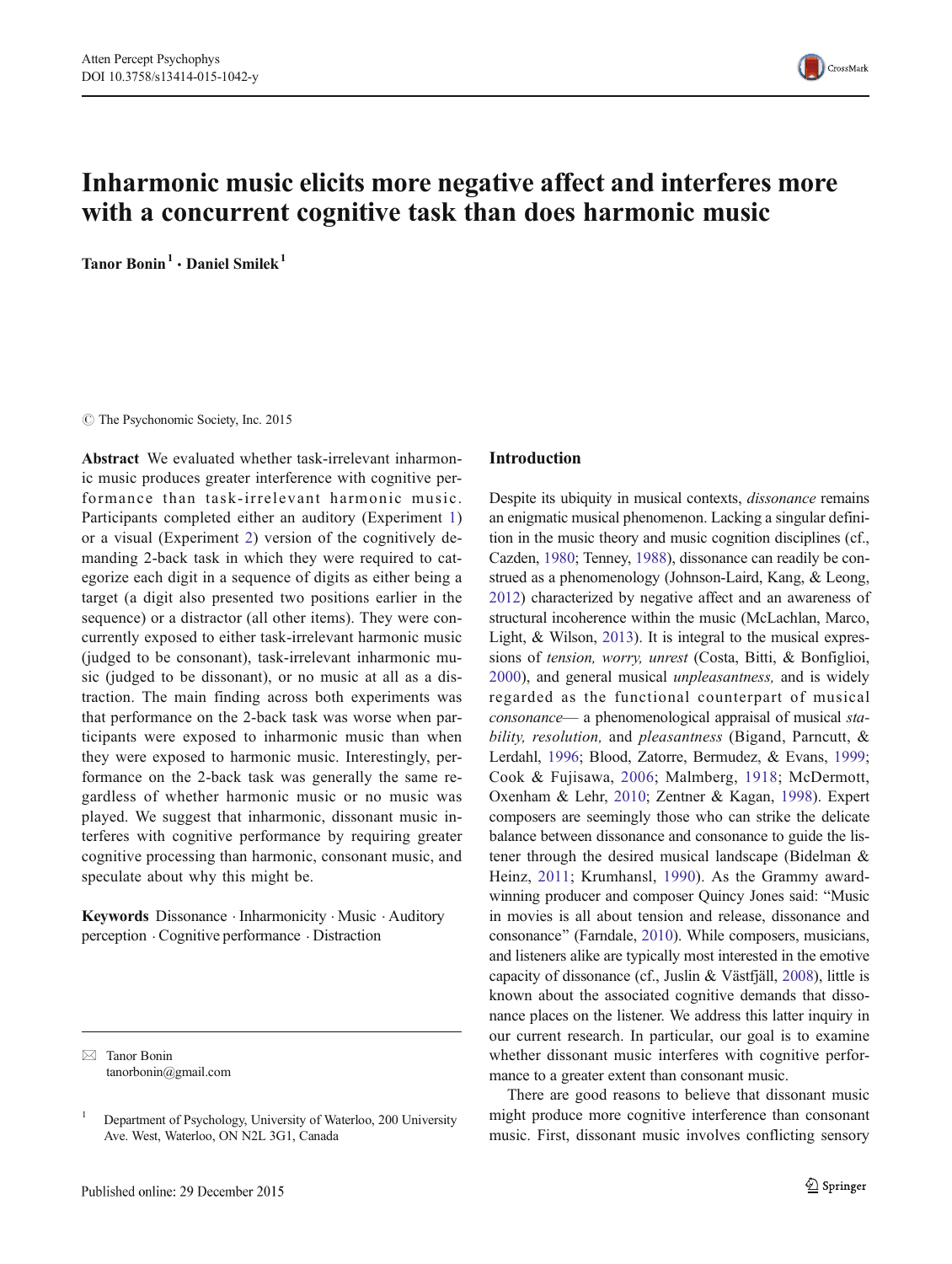information that consonant music does not. While consonance generally arises from simple harmonic acoustic frequencies, dissonance is associated with complex inharmonic frequency spectra (Pythagorus re: Helmholtz, [1863](#page-12-0); Hutchinson & Knopoff, [1978](#page-12-0); Kameoka & Kuriyagawa, [1969a](#page-13-0), [1969b](#page-13-0); McDermott, Lehr, & Oxenham, [2010](#page-13-0); Tenney, [1988\)](#page-13-0). Inharmonic frequencies produce frequency modulations (FM) known as "beating" and "roughness" within the critical bands of the basilar membrane (Plomp & Levelt, [1965](#page-13-0); Terhardt, [1974;](#page-13-0) Yost, [2008](#page-13-0)), and noisier neural signals within the sensory efferents of the auditory brainstem (Bidelman & Heinz, [2011\)](#page-12-0). This sensory complexity might impose greater demands on the listener's cognitive processes than the simpler harmonic content of consonant music.

Second, cultural (Cazden, [1980](#page-12-0); Fritz et al., [2009](#page-12-0); Lundin, [1947;](#page-13-0) Vassilakis, [2005\)](#page-13-0) and music-theoretical (Krumhansl, [1990\)](#page-13-0) norms restrict the prevalence of inharmonic intervals within most tonal music repertoires (Huron, [1994\)](#page-12-0), making dissonant moments unexpected and bewildering relative to their consonant counterparts (Costa, Bitti, & Bonfiglioli, [2000\)](#page-12-0). This bewildering quality of dissonant music might further contribute to the information complexity of dissonant intervals, producing cognitive demands on the listener that consonant, harmonic music does not. Consistent with these possibilities is a large body of literature showing that behavioral responses to complex (Patten, Kircher, Oslund, & Nilsson, [2004](#page-13-0)), ambiguous (MacDonald, Just, & Carpenter, [1992\)](#page-13-0), conflicting (Eriksen & Eriksen, [1974](#page-12-0); MacLeod, [1991](#page-13-0); Sarmiento, Shore, Milliken & Sanabria, [2012;](#page-13-0) Stroop [1935\)](#page-13-0), and unexpected (Crump, Gong, & Milliken, [2006](#page-12-0), Jonides [1981;](#page-13-0) Posner, Snyder, & Davidson, [1980](#page-13-0);) stimuli take more time and are often less accurate than responses to simple, unambiguous, non-conflicting, and expected stimuli.

Third, dissonance entails negative affective evaluations, and this negative affect might lead to impaired performance on cognitive tasks. This possibility is consistent with a large body of literature showing that stimuli perceived with negative emotional valance capture attention and disrupt performance on ongoing tasks (e.g., Eastwood, Smilek & Merikle, [2003](#page-12-0); Fenske & Eastwood, [2003;](#page-12-0) Koster, Crombez, Van Damme, Verschuere & De Houwer, [2004;](#page-13-0) Maratos, Mogg & Bradley, [2008](#page-13-0); Öhman, Flykt & Esteves, [2001;](#page-13-0) Öhman, Lundqvist, & Esteves, [2001](#page-13-0)). It is worth noting, however, that there are also exceptions to this finding (e.g., Dreisbach & Goschke, [2004](#page-12-0); Smoski et al., [2008](#page-13-0); von Helversen, Wilke, Johnson, Schmid & Klapp, [2011](#page-13-0)), precluding any strong predictions on the basis of affective valence. Nevertheless, there remains the possibility that the negative emotional dimension of dissonant music might impair performance on concurrent cognitive tasks more than the positive emotional dimension of consonant music.

Fourth, it has been hypothesized that dissonance might interfere with cognitive processing more than consonance

because the tension and unfulfilled expectations it creates lead to higher levels of arousal (Bodner, Gilboa, & Amir, [2007\)](#page-12-0). This hypothesis assumes that the relation between arousal and performance on cognitive tasks can be represented with an inverted U-shaped curve (cf., Easterbrook, [1959\)](#page-12-0), with the lowest and highest levels of arousal leading to poorer cognitive performance than the intermediate levels of arousal that lead to optimal cognitive performance. Specifically, Bodner et al. [\(2007\)](#page-12-0) suggested that, by violating musical expectations, dissonant music might push arousal levels to the extreme high end of the arousal curve where performance decrements are typically observed (Bodner, Gilboa, & Amir, [2007\)](#page-12-0).

Lastly, studies of the irrelevant sound effect (ISE; see Banbury, Macken, Tremblay & Jones, [2001](#page-12-0); Hughes & Jones, [2001](#page-12-0); Ellermeier & Zimmer, [2014](#page-12-0) for reviews) have examined the psychoacoustic properties of sounds that influence primary task completion. Particularly relevant to the present focus is the finding that staccato music interferes with primary task completion more than does legato music, presumably as the result of its more salient state changes relative to those in legato music (Schlittmeier, Hellbrück, & Klatte, [2008\)](#page-13-0). Based on this finding, one might expect dissonant stimuli to produce greater cognitive interference than their consonant counterparts if they contained more salient state changes. In addition, a recent computational model of the ISE has demonstrated that the distractibility of both musical and nonmusical sounds is readily predicted by their low frequency fluctuation strengths (of FM up to 4 Hz; Schlittmeier, Weißgerber, Kerber, Fastl, & Hellbrück, [2012](#page-13-0)). At first glance, one might expect that the interference occurring at low FM frequencies might generalize to the high FM frequencies characteristic of the beating and roughness phenomena we have noted above that often accompany musical dissonance (cf., Plomp & Levelt, [1965\)](#page-13-0). However, investigations of the ISE produced by tones with FM frequencies between 10 Hz and 50 Hz (i.e., within the range of audible beating and roughness, see Plomp & Levelt, [1965](#page-13-0)) demonstrate no measurable interference with cognitive performance (Ellermeier & Zimmer, [2014](#page-12-0)). It thus remains unclear whether and how dissonant music might produce greater cognitive interference than consonant music on the basis of the extant ISE literature.

For all of the aforementioned reasons, dissonant music might reasonably be expected to impair performance on concurrent cognitive processing to a greater extent than consonant music. To date, the results regarding the influence of musical consonance-dissonance on performance of cognitive tasks have been mixed, and the available evidence falls shy of demonstrating that dissonant music impairs cognitive processing to a greater extent than consonant music.

For instance, while Bodner, Gilboa, and Amir ([2007](#page-12-0)) expected dissonant music to induce greater interference on concurrent cognitive tasks compared to consonant music or no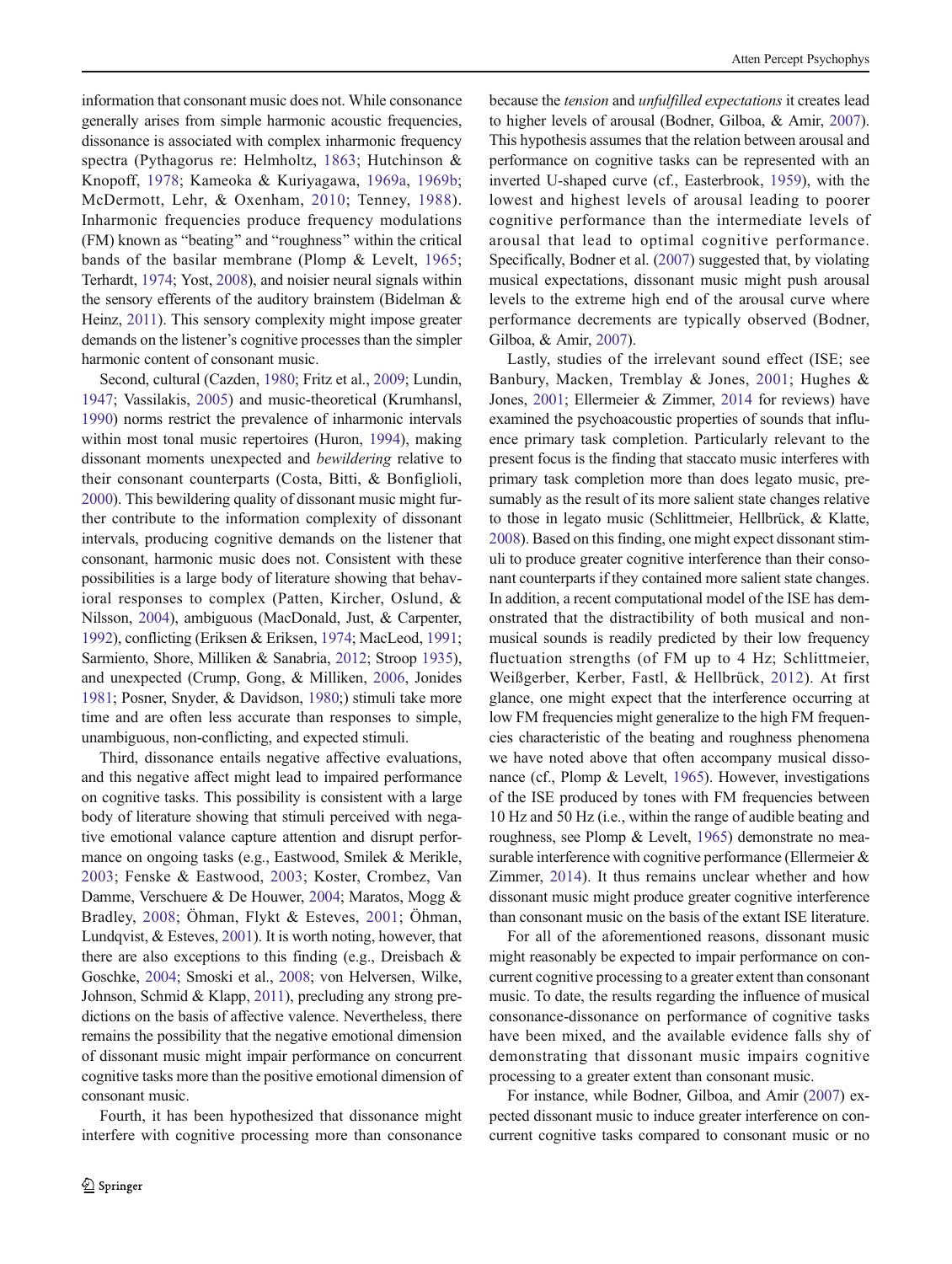music, they surprisingly found no evidence to support their expectation. In fact, under some conditions they found performance to be best while dissonant music was played. Specifically, participants performed better on simple cognitive tasks such as the Letter Cancellation Task (LCT) and the Adjective Recall From a Story (ARS) task when exposed to dissonant music compared to consonant music or no music. Additionally, when completing the hardest task (Adjective Recall From a List; ARL) participants performed worse while listening to music compared to completing the task in silence, but there were no performance differences between the consonant and dissonant listening conditions. Though contrary to their predictions, the authors interpreted the performance benefits associated with exposure to dissonant music as a result of increased arousal and task engagement. They suggested that the dissonant music elicited enough arousal to promote optimal performance in the easier tasks (LCT and ARS), while the consonant music and no-music conditions elicited insufficient arousal and suboptimal cognitive performance. Addressing the results of the most difficult task (the ARL), the authors suggested that both consonant and dissonant music elicited too much arousal relative to no music, leading to equally poor performance between the consonant and dissonant conditions and relatively better performance in the no-music condition (Bodner, Gilboa, & Amir, [2007,](#page-12-0) pg. 300).

Some pieces of evidence consistent with the idea that dissonant music might negatively impact performance on specific cognitive tasks relative to consonant music comes from a recent study by Masataka and Perlovsky ([2013](#page-13-0)). Participants in this study listened to consonant or dissonant music while at the same time completing neutral (colored strings of Xs) and incongruent Stroop trials. While musical dissonance did not influence performance on the neutral Stroop trials, participants responded more slowly and less accurately to incongruent Stroop trials when dissonant music was played than when consonant music was played. These findings led the authors to suggest that the interfering effect of musical dissonance manifests only when an individual is faced with a task that requires the resolution of incompatible cognitions, such as the incompatible response demands of the word-color information of incongruent Stroop trials. In other words, according to Masataka and Perlovsky ([2013](#page-13-0)), musical dissonance has a very specific and targeted impact, restrictively hindering performance on tasks that involve a specific type of incompatibility, which they refer to as "cognitive dissonance" (Masataka & Perlovsky, pg. 5).

While Masataka and Perlovsky's ([2013](#page-13-0)) conclusion that musical dissonance influences only tasks that involve incompatible cognitions is certainly consistent with their findings, there remains the alternative possibility that musical dissonance might have a more general effect on cognitive processing. Specifically, the findings are also consistent with the view that dissonant music has a more general effect on cognitive

performance via its general need for processing demands, its arousing effects, and its emotional valance, and that this interference is simply more pronounced as the cognitive processing demands of any given primary task increase. Critically, according to this view, musical dissonance should influence performance on any sufficiently demanding cognitive task, even if that task does not involve the specific sort of response selection conflict typified by incongruent trials on the Stroop task. Applying this more general view to the findings reported by Masataka and Perlovsky ([2013](#page-13-0)), musical dissonance would have affected performance on incongruent Stroop trials and not neutral Stroop trials because incongruent trials are more cognitively demanding than neutral trails. It has yet to be shown, however, that dissonant music could impair performance to a greater extent than consonant music on a general cognitive task that does not involve response selection conflict, or, as Masataka and Perlovky [\(2013\)](#page-13-0) put it, "cognitive dissonance."

Building on the previous studies examining the link between musical dissonance and task performance, here we seek to demonstrate that task-irrelevant dissonant music produces more interference with concurrent cognitive processing than task-irrelevant consonant music. We reasoned that this interference should be most strongly evident during a sufficiently demanding cognitive task, where the potential effects of sensory complexity, enculturation, negative affect, and arousal might be most readily observed. In addition, as an attempt to generalize the findings from the Masataka and Perlovsky [\(2013\)](#page-13-0) study, we wanted to challenge the assertion that dissonance only interferes with tasks that entail response selection conflict. Instead we posit that dissonance might pose a broad interference with cognitive processing, and here employ a 2-back task that requires active cognitive processing, like incongruent Stroop trials, but does not entail response selection conflict, unlike incongruent Stroop trials. Finally, we took care to tightly control the spectral characteristics of our musical stimuli, manipulating their position on the continuum of consonance and dissonance solely on the basis of their harmonicity. Isolating this spectral component allowed for targeted interpretations of our results that might relate to the differential spectral characteristics of our stimuli, and provided an acoustic basis for comparing our results with those of potential future investigations of the cognitive effects of dissonant music. Participants' phenomenological appraisals of each stimulus were used to confirm that our acoustic manipulation produced the desired psychological effects.

Participants in our experiments were required to complete either an auditory (Experiment [1](#page-3-0)) or a visual (Experiment [2](#page-7-0)) version of the 2-back task—a sustained cognitively demanding task often used as an indicator of working memory capacities (Owen, McMillan, Laird, & Bullmore, [2005\)](#page-13-0). In the 2 back task, participants are presented with a stream of digits and are required to press one response key when the presented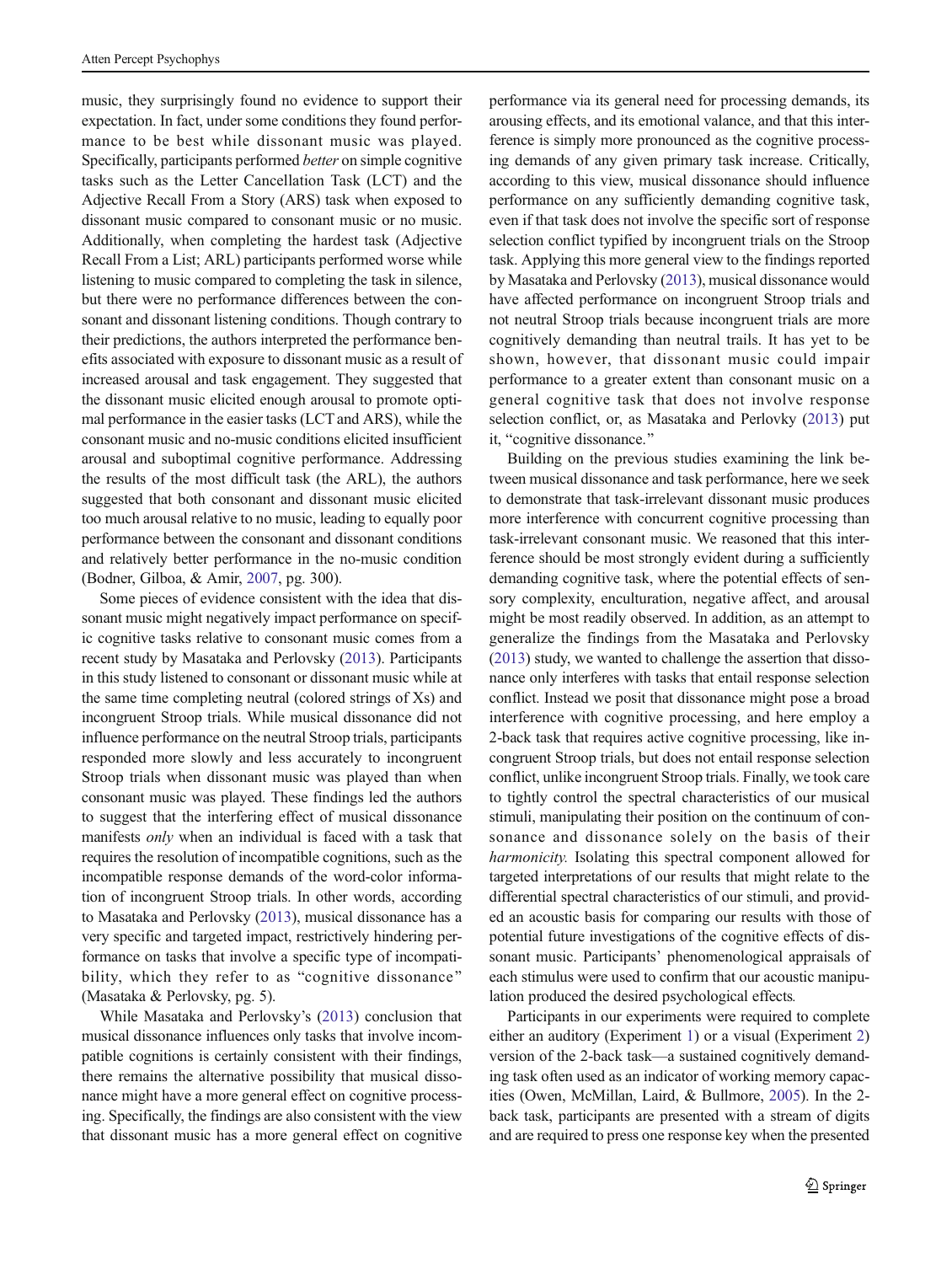<span id="page-3-0"></span>digit matches the digit presented two positions earlier in the sequence (i.e., the digit is a target), and a different response key in all other cases (i.e., the digit is a distractor). While completing this primary task, participants were presented either with no distractions (no music), task-irrelevant harmonic (consonant) music, or task-irrelevant inharmonic (dissonant) music. We expected to find poorer performance on the primary 2-back task when participants were simultaneously presented with inharmonic music compared to when they were presented with harmonic music.

# Experiment 1

# Introduction

The purpose of Experiment 1 was to evaluate whether inharmonic music interferes with performance on a continuous and difficult cognitive task to a greater extent than does harmonic music. Participants were presented a sequence of numbers for the 2-back task in one ear with no music entering the other ear, or while simultaneously presented with task-irrelevant music (either harmonic or inharmonic) in the other ear. When music was present, participants were instructed to attend to the numbers of the 2-back task and to ignore the music. In our version of the 2-back task, the sequence of numbers contained infrequent targets, which were defined (and described to participants) as a digit in the sequence that was also presented two trials earlier in the sequence. All of the remaining numbers in the sequence were distractors. Participants were required to respond to every number, pressing one response key with one hand when a target number was presented and a different key with the opposite hand when a distractor number was presented. This allowed us to measure performance accuracy (in terms of sensitivity, derived from hits and false alarms), as well as response times (RTs) to both target and distractor numbers. If inharmonic music interferes with the task to a greater extent than does harmonic music, then performance (in terms of accuracy and RT) on the 2-back task should be poorer when inharmonic music is played concurrently compared to when harmonic music is played.

Although our primary focus was on comparing cognitive performance while participants were exposed to harmonic and inharmonic music, we also decided to measure performance on the auditory 2-back task in the absence of any musical distraction. Analyses of these data allowed us to compare performance on the 2-back task when no music was played with performance when either harmonic or inharmonic music was played. No *a priori* predictions were made with regard to these comparisons.

Finally, we had participants provide phenomenological appraisals of the harmonic and inharmonic musical stimuli after the experimental block in which they heard each musical

stimulus. These allowed us to confirm that our spectral manipulations had the desired effects on the participants' experiences of consonance and dissonance. We expected that the inharmonic music would be rated as more unpleasant and more dissonant than the harmonic music.

# Method

#### Participants

A sample size of 48 participants was predetermined for Experiment 1 before data collection began based on the results of a small pilot study ( $N = 30$ ).<sup>1</sup> Forty-eight undergraduate students (mean age = 19.51 years,  $SD = 1.82$  years; 16 male) from the University of Waterloo were included in the final analysis. The students participated in a 30-min experiment and were compensated with partial course credit. Participants were not selected on the basis of musical training, but the number of years of music lessons ranged from 1 to 17 years (mean  $= 6.18$  years, SD  $= 4.59$  years).

After completing data collection for an initial sample of 48 participants, the data from ten participants were excluded from the original data set for behavioral non-compliance (responding only to target trials, prematurely terminating the experiment, and one case where two data sets were discarded because a participant removed their headphones to instigate an unrelated conversation with another in the middle of the experiment). As a result, ten additional participants were recruited to complete the full counterbalance and reach the predetermined sample size of 48.

#### Apparatus

A Python (2.7.9; Van Rossum, [2007](#page-13-0)) script was written to create the auditory 2-back task, present the primary 2-back task stimuli and distracting musical stimuli, and record response data (physical keys pressed, accuracy of the responses, i.e., hits and false alarms, and RTs). Musical stimuli were recorded using Steinberg's Cubase 6 digital audio workstation, the Steinberg HalionSonic SE VST, a Samson Graphite 49 MIDI keyboard, and a Yorkville foot controller.

The experiment was conducted on an Apple Mac Mini with OS X 10.10.1 and a 2.6 GHz Core i7 processor. On-screen instructions and prompts for the phenomenological appraisals of the harmonic and inharmonic musical stimuli were presented on a 24-in. Phillips 244E monitor at a resolution of  $1,920 \times$ 1,080. Auditory stimuli were delivered through circumaural closed-back headphones (Sony MDR-MA100). The attended stream of numbers for the 2-back task and the distracting

 $\frac{1}{1}$ This pilot study was nearly identical to Experiment 1 presented here, with the exception that participants were not explicitly instructed to respond as quickly and accurately as possible.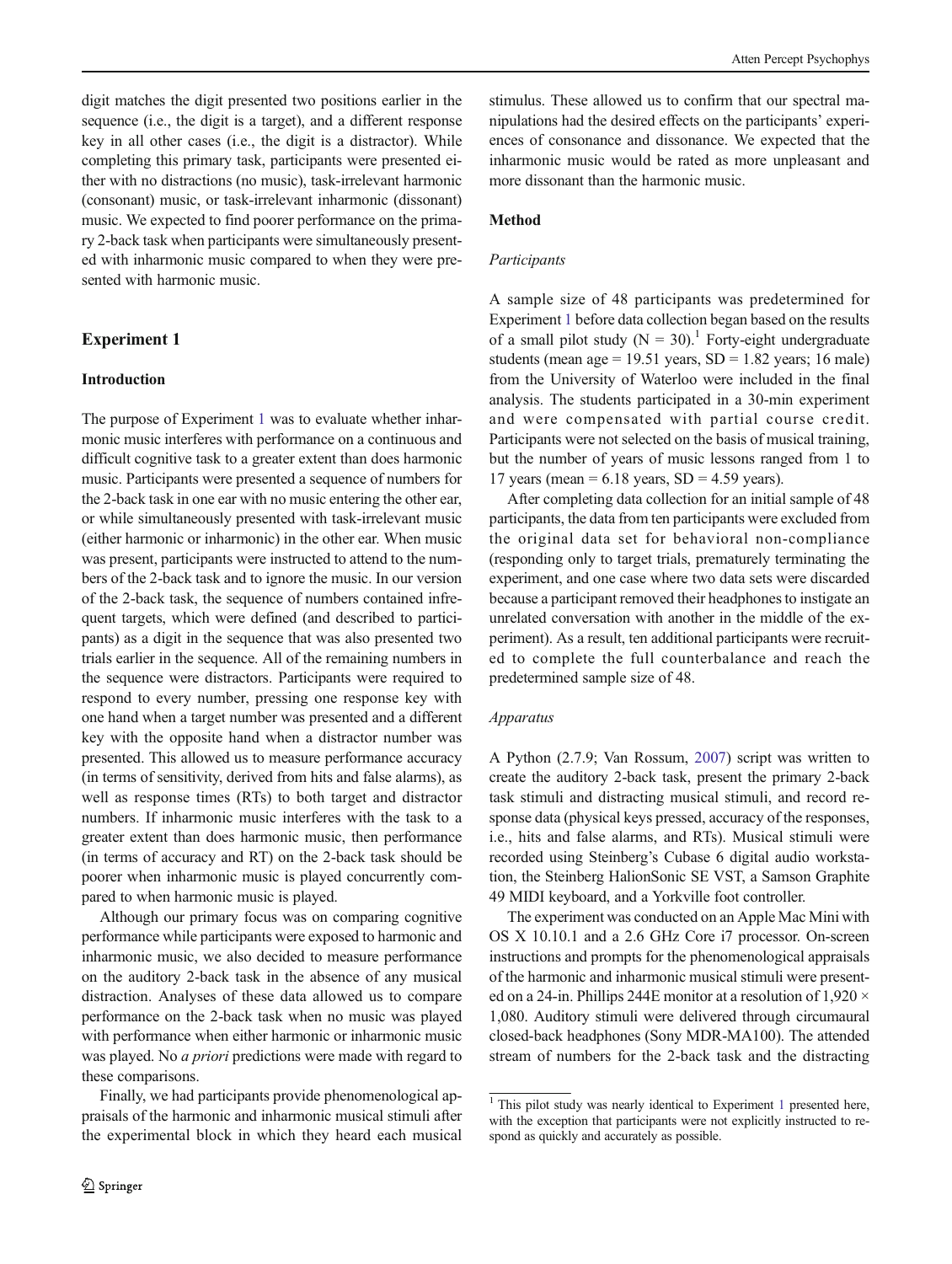music were quasi-controlled for loudness by equating RMS and LUFS amplitudes across conditions. Participants were exposed to the stimuli at comfortable hearing levels and were reminded that they should notify the experimenter if their listening experience became uncomfortable at any time.

# Stimuli

Two-back task The stimuli for the 2-back task were nine simulated female voice recordings of the spoken numbers 1 through 9 created using Apple's Text to Speech application. The Python program then generated a pseudo-random sequence of these numbers with three constraints: First, 20 % of the numbers in the sequence were the same as the number that was presented two positions earlier in the sequence. These numbers served as the targets in the 2-back task (i.e., 20 % target rate). Second, targets were separated by at least four positions in the sequence, such that a target and the digit that occurred two digits prior to the target were never separated by another target digit. Third, each number was presented once, without repetition, before the first target digit occurred. Each participant received a different randomized sequence of the numbers, and it was this sequence that constituted the experiment's primary 2-back task. Two-back stimuli were presented with an stimulus onset asynchrony (SOA) of 2,500 ms.

Music The harmonic and inharmonic musical distractors were derivatives of a novel 8'10" piano performance by one of the authors (TB). The performance was conducted to a constant tempo of 70 beats/min, with various rhythmic permutations of 3/4 and 4/4 time. Beginning in C major, the performance modulated directly to A natural minor at 3'46" and modulated back to C major from  $5^{\circ}36^{\circ}$ —5'49". The piece consisted of six unique contrapuntal voices (designated by pitch range and harmonic function, see [Appendix](#page-12-0)), and the number of simultaneous voices varied from one to five throughout the duration of the piece. Mindful that particular beat densities and tempos potentiate particular states of arousal or emotional valence over others (e.g., Hevner, [1935](#page-12-0), [1937](#page-12-0); Peretz, Gagnon & Bouchard, [1998](#page-13-0)), the performer varied the tactus of the performance from quarter note pulses at its slowest (857.14 ms SOA) to triplet sixteenth pulses at its fastest (142.86 ms SOA).

The performance was recorded as MIDI data in Cubase 6. The original (recorded) MIDI data from this performance constituted the harmonic stimulus. The MIDI data from the original performance were then copied (including note velocities and pedal points) and pasted to separate tracks in Cubase 6 (one for each contrapuntal voice), where systemic pitch shifts were applied to each voice in order to create the inharmonic music. The [Appendix](#page-12-0) provides a complete list of pitch shifts and interval changes. Both the harmonic and inharmonic stimuli shared a total frequency range between F1 (43.65 Hz) and E6 (1318.51 Hz). Thus, the two pieces were matched on

virtually every sonic characteristic but their respective tonalities, with the octaves (unisons), major thirds, perfect fifths, major sixths, and major sevenths of the harmonic performance being performed as minor ninths, minor thirds, tritones (diminished fifths), minor sixths, and minor sevenths, respectively, between some voices of the inharmonic version.<sup>2</sup>

The MIDI data for both the harmonic and inharmonic stimuli were then submitted as triggers to the HalionSonic SE Yamaha S90ES piano sample bank. The HalionSonic SE VST produces panned stereo output to create a realistic acoustic image of its virtual instruments. In the specific case of the Yamaha S90ES piano, the lower piano notes are panned to the left of stereo midline and the higher notes are panned to the right of midline. Because we intended for our musical stimulus to be heard only from the participants' right auditory field, we exported the harmonic and inharmonic performances as mono wave files to ensure that they would retain their full spectral characteristics regardless of where they were panned during the experiment.

## Procedure

After providing written consent, receiving a verbal briefing of the task instructions from the experimenter, and reading the on-screen instructions, participants first completed a practice block of the 2-back task consisting of 15 trials with three targets. During the practice trials, an error tone (Apple "blow.aiff") was presented if the participant made a mistake (miss or false alarm); this error tone was not present during the actual experimental trials. After completing the practice trials the participants were prompted to ask the experimenter for clarification or to ask any remaining questions concerning the task before continuing to the experiment proper.

The experiment proper was divided into three blocks, with one block corresponding to each of the three critical withinparticipant conditions in the study: Harmonic Music, Inharmonic Music, and No Music. The order of these blocks was counterbalanced across participants. Each block contained a to-be-attended auditory 2-back task with 39 targets among 196 spoken number stimulus trials (19.89 %). In all three blocks, the stream of numbers constituting the primary 2-back task was panned 90° left in stereo space and thus

 $2$  Our pitch manipulations resulted in virtually omnipresent inharmonicity in the inharmonic stimulus. For example, in the first 1'56^ of the piece (34 bars; 132 beats), there was one beat containing a harmonic interval, and this happened to occur at a brief transition point in the piece where there were only two voices sounding. Furthermore, with a prevalence of only  $\sim$ 0.7 %, it might well be the case that those infrequent harmonic events were not even experienced as "consonant," as they would exhibit low pitch commonality with the surrounding pitches of the continuous inharmonic musical stream in which they are heard (cf., Bigand, Parncutt, & Lerdahl, [1996;](#page-12-0) Bigand & Parncutt, [1999](#page-12-0)). Thus we cannot only be confident that our selective pitch manipulations were successful in creating a (virtually) homogenously inharmonic stimulus, but also that these manipulations created a homogenously dissonant stimulus.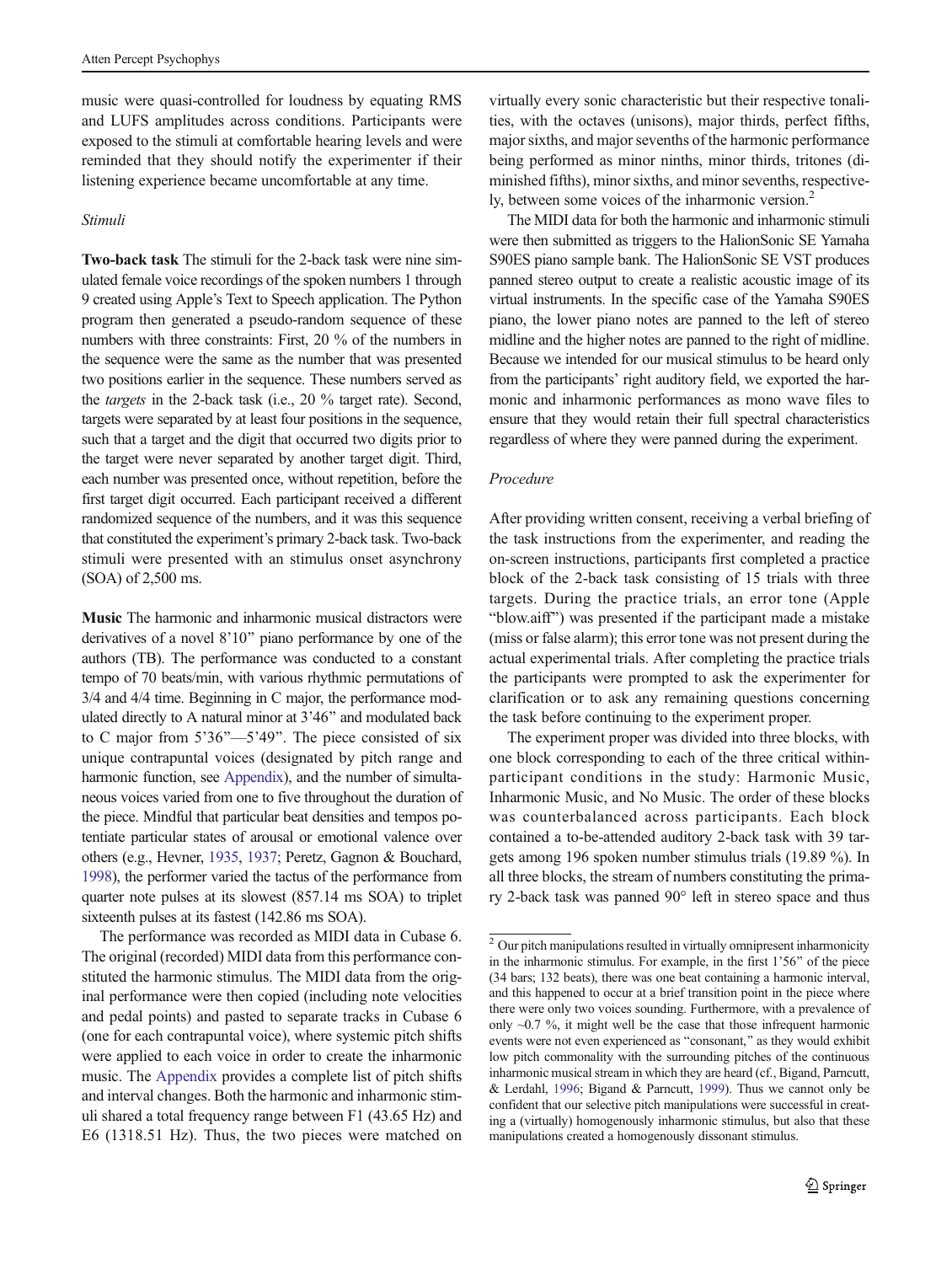presented only to the participants' left ear. The musical stimuli in the Harmonic Music and Inharmonic Music blocks were panned 85° right in stereo space, thus perceived to be coming from the participants' right ear. The slight bias towards stereo midline for the musical distractors was chosen because it is known to reduce the saturation of a mono playback channel imposed by the low frequency audio content, thereby increasing signal clarity compared to full mono playback while imposing little influence on the perceived location of the sound source when both stereo channels are playing (White, [2000](#page-13-0)).

Before each block, participants were told whether or not they would hear music in the upcoming block. If music was to be presented, they were instructed to attend only to the number stream while ignoring the music. In the No-Music condition, participants were simply instructed to attend to the stream of digits. In all blocks, participants were instructed to respond as quickly and accurately as possible to all trials, pressing the " $z$ " key with their left hand in response to targets, and the "/" key with their right hand in response to non-targets.

After the Harmonic Music and Inharmonic Music blocks, participants were prompted to complete a series of four phenomenological appraisals on the dimension of "pleasantness", "unpleasantness", "consonance", and "dissonance". Specifically, participants were asked: "On a scale from  $1-7$ , how [Pleasant, Unpleasant, Consonant, Dissonant] was the music you just listened to?" Beneath the questions, participants were informed: "1 represents 'not at all' and 7 represents 'very'. ^ Participants responded by pressing one of the corresponding numbers on the keyboard. Participants were not given a formal definition of the terms 'consonant' and 'dissonant.'

## **Results**

7

## Phenomenological appraisals

Figure 1 shows the mean phenomenological appraisals of the harmonic and inharmonic music on each of the four



Fig. 1 Mean phenomenological appraisals of the harmonic and inharmonic music in Experiment [1](#page-3-0) ( $n = 48$ ). Larger numbers indicate greater experience of the rated dimension (1 = not at all, 7 = very). Error bars represent one standard error of the mean

dimensions (i.e., "Pleasant," "Unpleasant," "Consonant," and "Dissonant"). The mean appraisals for each dimension were submitted to a separate repeated measures two-tailed ttest. These tests revealed significant differences in ratings of the harmonic music and inharmonic music on all of the dimensions, with the inharmonic music being judged as less "pleasant," t(1,47) = 7.816, p < 0.0001, more "unpleasant,"  $t(1,47) = 6.239$ , p < 0.0001, less "consonant,"  $t(1,47) = 3.601$ ,  $p = 0.001$ , and more "dissonant,"  $t(1,20) = 5.190$ ,  $p < 0.0001$ than the harmonic music.

## Accuracy

Our accuracy analyses focused on the A' scores (shown in Fig. 2) derived from participants' hit rates and false alarm rates as per Macmillan and Creelman ([2005](#page-13-0)). Table [1](#page-6-0) presents the means of the hit rates and false alarm rates in the Harmonic Music, Inharmonic Music, and No-Music conditions for completeness. A customary omnibus ANOVA of A' scores considering Harmonic, Inharmonic and No Music as three withinparticipant levels of Music confirmed a main effect of Music,  $F(1,47) = 10.910$ ,  $p < 0.0001$ . Our main interest was in the difference in A' between the Harmonic Music and the Inharmonic Music conditions. Accordingly, the mean A' scores in the Harmonic Music and the Inharmonic Music conditions for each participant were submitted to a repeated measures two-tailed t-test, which revealed that participants performed more poorly in the Inharmonic Music condition than in the Harmonic Music condition,  $t(1,47) = 2.867$ ,  $p = 0.006$ (mean difference  $= 0.022$ ).

In addition, we conducted two repeated measures t-tests that compared mean A'scores in the No-Music condition with those in each of the Harmonic Music and Inharmonic Music conditions. The analyses showed that participants performed better in the No-Music condition relative to the Inharmonic Music condition,  $t(1,47) = 3.66$ ,  $p < 0.0001$  (mean difference = 0.031), and that there was no difference in A' scores between the No-Music condition and the Harmonic Music condition,  $t(1,47) =$ 1.362,  $p = 0.180$  (mean difference = 0.009).



Fig. 2 Mean sensitivity (A') for each condition in Experiment [1](#page-3-0) (n = 48). Error bars represent one standard error of the mean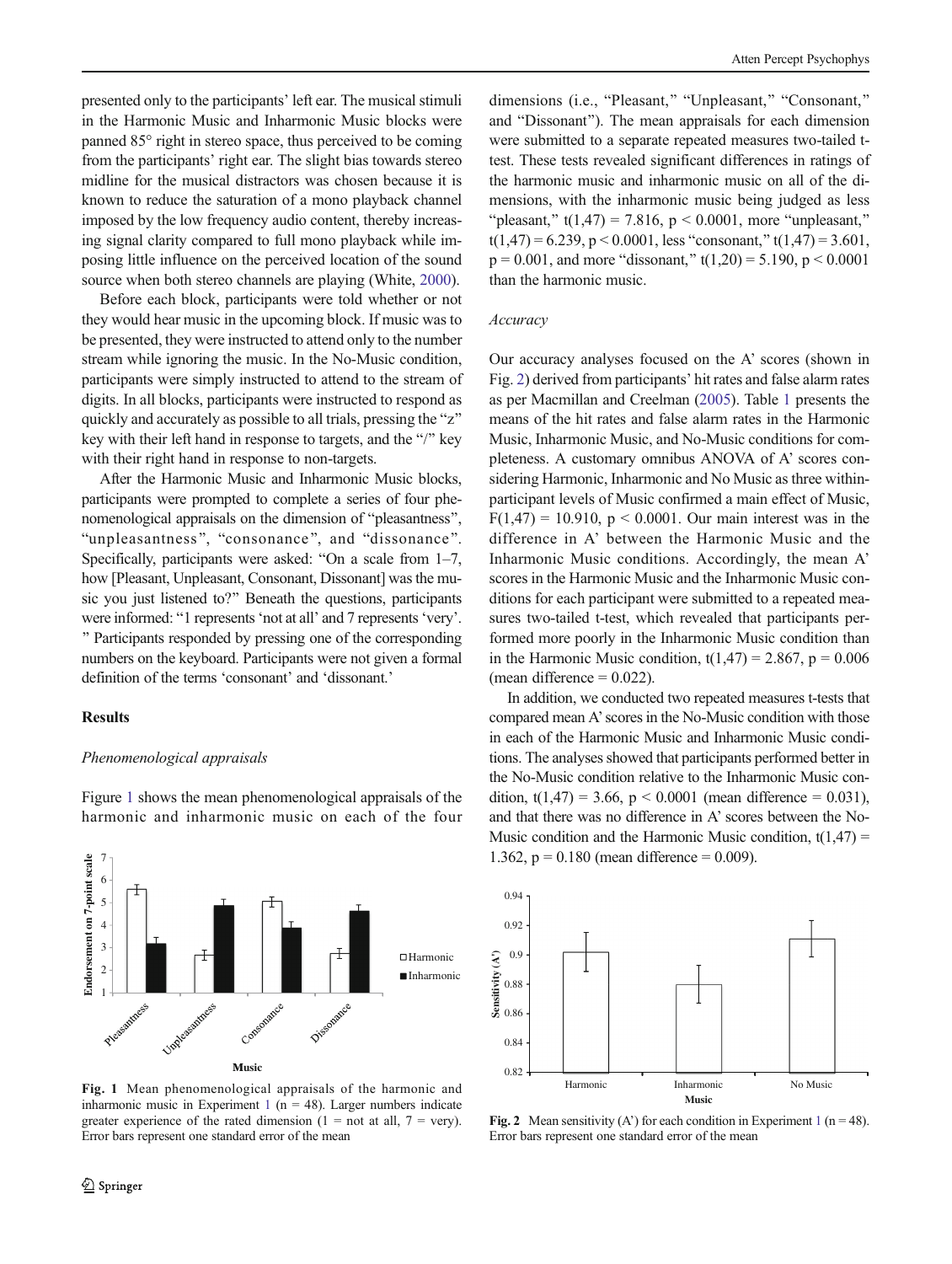| Accuracy index<br><b>Hits</b> | Music    |            |          |  |  |  |  |
|-------------------------------|----------|------------|----------|--|--|--|--|
|                               | Harmonic | Inharmonic | No music |  |  |  |  |
|                               | 0.700    | 0.665      | 0.726    |  |  |  |  |
|                               | (0.189)  | (0.188)    | (0.175)  |  |  |  |  |
| False alarms                  | 0.035    | 0.092      | 0.031    |  |  |  |  |
|                               | (0.063)  | (0.145)    | (0.049)  |  |  |  |  |

<span id="page-6-0"></span>Table 1 Mean hit rates and false alarm rates (and standard deviations) for each condition in Experiment [1](#page-3-0) ( $n = 48$ )

## Response times

Figure 3 shows the mean RTs for all correct responses to Targets and Distractors in the Harmonic Music, Inharmonic Music, and No-Music conditions. While our goal was to primarily focus on the comparison between the Harmonic and Inharmonic Music conditions, we conducted the customary omnibus Analysis of Variance (ANOVA) examining three within-participant levels of Music (Harmonic, Inharmonic, and No music) and two within-participant levels of Trial Type (Distractor, Target). The ANOVA confirmed that there were main effects of Music,  $F(1,47) = 10.751$ ,  $p \le 0.0001$  and Trial Type,  $F(1,47) = 35.506$ ,  $p < 0.0001$ , but no interaction between these two factors,  $F(1,47) = 0.714$ ,  $p = 0.492$ . We began our planned analyses of the RTs by focusing on the Harmonic Music and Inharmonic Music conditions, using an ANOVA with the within-participant factors of Music (Harmonic, Inharmonic) and Trial Type (Distractor, Target) to analyze the data. We found that RTs were slower (mean difference  $= 40$  ms) in the Inharmonic Music condition than in the Harmonic Music condition,  $F(1,47) = 7.028$ ,  $p = 0.011$ . Participants also responded more slowly (mean difference = 86 ms) on Target trials than on Distractor trials,  $F(1,47) =$ 25.429, p < 0.0001. The interaction between Music and Trial Type did not reach significance,  $F(1,47) = 0.920$ ,  $p = 0.342$ .

For the sake of completeness, we next focused on comparing the Inharmonic Music and the No-Music conditions, submitting the mean RTs for each of these Music conditions (Inharmonic Music, No Music) as a within-participant factor to an ANOVA, which also included Trial Type (Distractor, Target) as a within-participant factor. RTs were slower in the Inharmonic Music condition than in the No-Music condition,  $F(1,47) = 19.005$ ,  $p \le 0.0001$  (mean difference = 67 ms) and slower on Target trials than on Distractor trials,  $F(1,47) =$ 36.977,  $p < 0.0001$  (mean difference = 85 ms). There was no statistically significant interaction between Music and Trial Type,  $F(1,47) = 1.208$ ,  $p = 0.277$ .

To directly compare RTs in the Harmonic Music and No-Music conditions we again employed a repeated measures ANOVA assessing Music (Harmonic Music, No Music) and Trial Type (Distractor, Target). The main effect of Music was statistically significant,  $F(1,47) = 4.256$ ,  $p = 0.045$  (mean difference  $= 26$  ms), with responses being slower in the Harmonic Music condition relative to the No-Music condition. The main effect of Trial Type was also significant, F(1,  $47$ ) = 33.147, p < 0.0001 (mean difference = 96 ms), with responses being slower on Target trials than on Distractor trials. The interaction between our two factors was not significant,  $F(1,47) = 0.002$ ,  $p = 0.967$ .

## Summary and discussion

Analyses of participants' phenomenological appraisals of the harmonic and inharmonic music confirmed that our inharmonic music was indeed experienced as being more unpleasant and dissonant than our harmonic music. Both the accuracy and the RT data showed that performance on the 2-back task was poorer when dissonant (inharmonic) music was played relative to when consonant (harmonic) music was played, suggesting that dissonant music poses greater interference with cognitive processing than does consonant music. These performance effects were observed even though participants



Fig. 3 Mean correct response times in milliseconds for each condition and trial type in Experiment [1](#page-3-0) ( $n = 48$ ). Error bars represent one standard error of the mean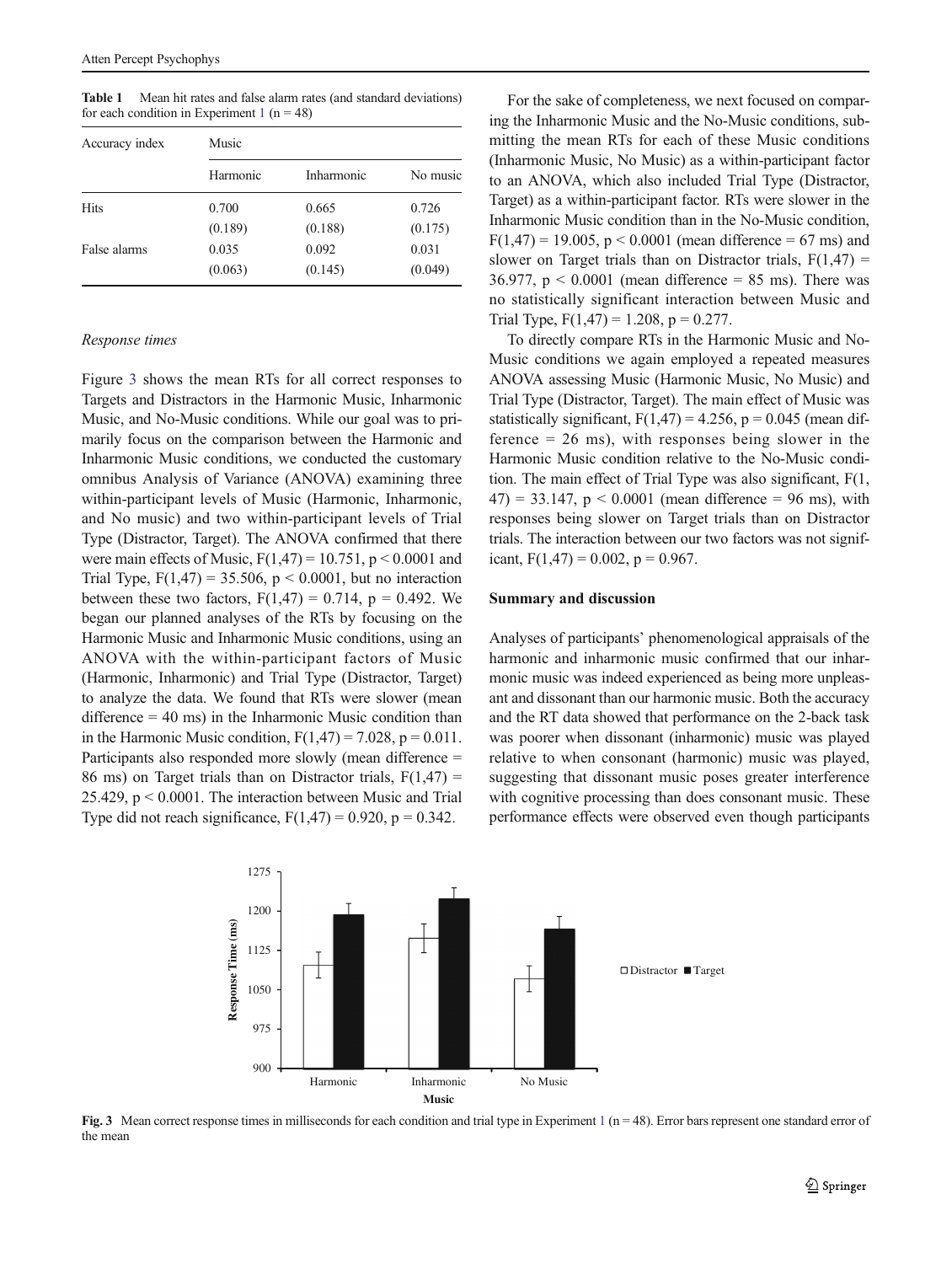<span id="page-7-0"></span>were given explicit instructions to focus on the primary task and to respond as quickly and accurately as possible. This suggests that the cognitive processing demands of dissonant music are automatic to some extent and cannot be completely suppressed with strategic control. Poorer performance on the 2-back task was also observed when participants were presented with inharmonic music compared to when they were presented with no music. There were no detectable accuracy differences in performance on the 2-back task when participants were exposed to harmonic music compared to no music. However, responses were slightly slower in the Harmonic Music condition relative to the No-Music condition despite explicit instructions to ignore the music in the Harmonic Music condition. This finding is consistent with the irrelevant sound effect literature (e.g., Tremblay & Jones, [1998\)](#page-13-0) in that it might reflect a small tendency for even harmonic music to disrupt performance relative to a situation in which no music is presented. We suggest that this slowing effect be treated with caution as it was relatively small, and was not found in our previous pilot study.

# Experiment 2

# Introduction

The main conclusion we have drawn from Experiment [1](#page-3-0) is that inharmonic music not only results in negative affect typical of dissonance phenomenology, but also interferes with the performance of a concurrent cognitive task to a greater extent than does harmonic music (and also no music). However, in Experiment [1,](#page-3-0) the 2-back task and the distracting music were presented in the same sensory modality, which leaves open the possibility that the measured performance decrements could be attributed to low-level sensory interference rather than cognitive processing demands. To address this possibility, in Experiment 2 we presented the stimuli for the 2-back task and the distracting music in different modalities. Specifically, we presented participants with a visual 2-back task while presenting the harmonic or inharmonic music diotically. In doing so, we precluded any opportunity for sensory interference between the primary 2-back task and the distracting music.

In Experiment 2 we also modified the order of the presentation of the No-Music, Harmonic Music, and Inharmonic Music conditions. In the previous experiments, each of these conditions was tested in a separate block of trials with the blocks being fully counterbalanced across participants. A weakness of this design, however, is that variance associated with learning the 2-back task likely contaminates the responses in whichever condition is tested first, thus adding noise to the primary comparison of the Harmonic Music and Inharmonic Music conditions. To reduce this problem, we had each participant first complete the 2-back task in the absence of music. In other words, participants were given the No-Music condition first, followed by counterbalanced blocks of either harmonic or inharmonic music. We expected that variability imposed by learning would be absorbed in the first (No Music) block leaving less unwanted learning-related variance in the comparison between Harmonic Music and Inharmonic Music blocks. This of course meant that any comparisons with the No-Music condition were confounded by order effects (as the No-Music condition was always presented first), so we did not conduct statistical comparisons of the difference in performance between this condition and that in either the Harmonic Music or Inharmonic Music conditions. We felt this was no great loss, however, because our primary comparison of interest was between the Harmonic Music and the Inharmonic Music conditions, and our spectral manipulations served as the effective experimental control. In all other ways, Experiment 2 was the same as Experiment [1.](#page-3-0)

## Method

#### Participants

The final analysis included 48 undergraduate students (mean age = 19.01 years,  $SD = 1.56$  years; 13 male) from the University of Waterloo. Participants were granted partial course credit after completing the 30-min experiment. While we did not select participants based on their musical training, participants reported they received music lessons ranging from 1 to 18 years (mean =  $5.00$  years, SD =  $3.88$  years).

A sample size of 48 participants was predetermined for Experiment 2 before data collection began based on the results of Experiment [1.](#page-3-0) After completing data collection for an initial sample of 48 participants, the data from four participants were excluded from the original data set for behavioral noncompliance (three participants prematurely terminated the experiment, and one participant systematically responded "no, no, yes" for the duration of the experiment, irrespective of the targets in the to-be-attended stream). Data from two additional participants were excluded because their response accuracy fell 2.5 standard deviations below the mean. As a result, six additional participants were recruited to complete the full counterbalance and reach the predetermined sample size of 48.

## Apparatus and stimuli

The apparatus and stimuli were identical to those used in Experiment 2 except that the numbers 1–9 of the 2-back task were presented in print  $(80 \text{ pt} \text{ Helvetica font}; \text{ height} =$ 1.25 cm) in the center of the computer screen in white font against a black background. We did not constrain participants' head movements or the distance at which they were required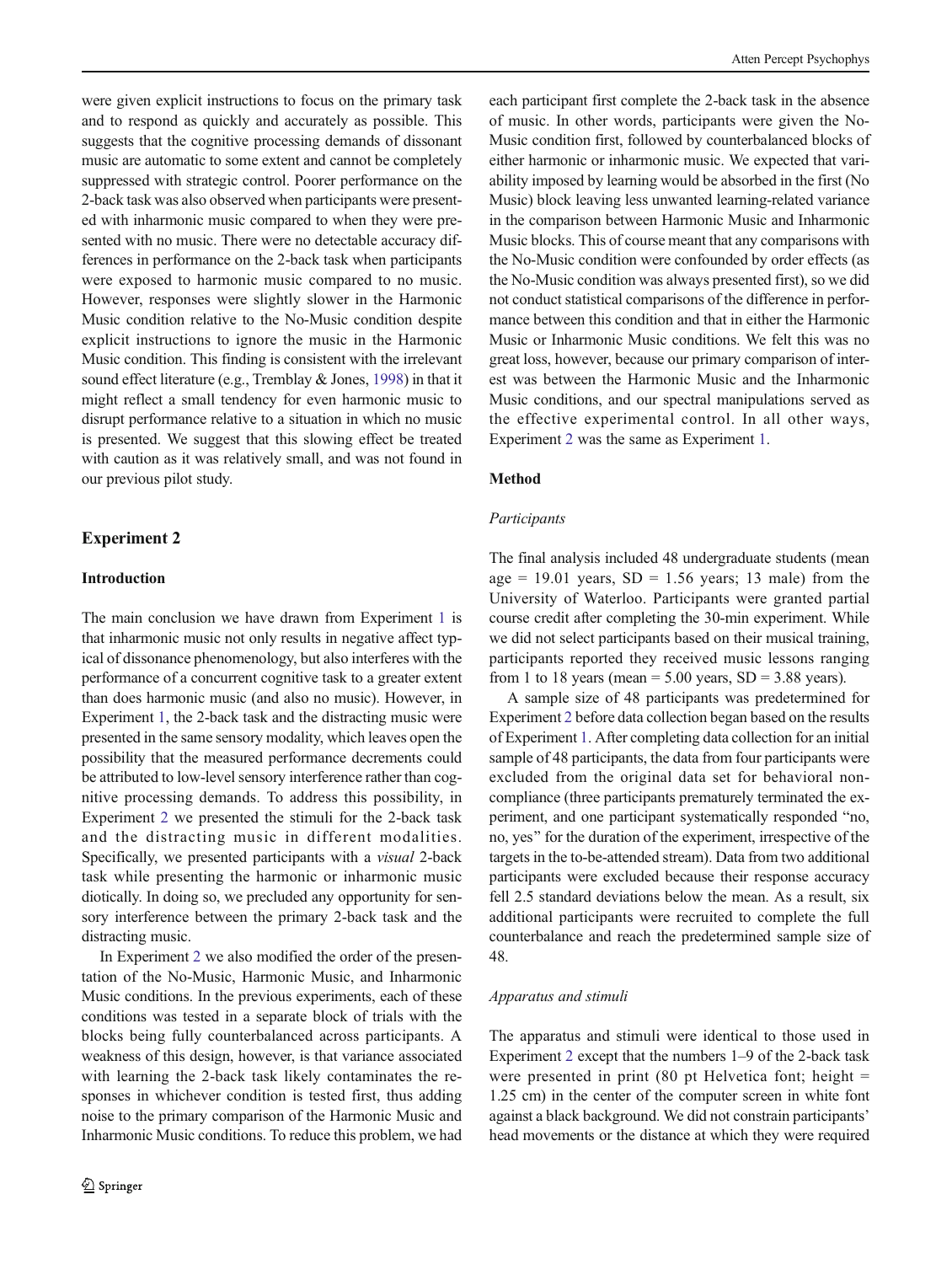to view the screen; however, participants were seated at a normal sitting distance from the screen. The randomization constraints of the 2-back task were identical to those used in Experiment [1.](#page-3-0) The distracting music stimuli were identical to those in Experiment [1](#page-3-0), with the only difference being that the music was presented diotically (i.e., with the same signal to both ears).

## Procedure

Each trial of the 2-back task began with the presentation of a white fixation cross for 500 ms in the middle of a full-screen with a black background. The fixation cross was then replaced by one of the numbers of the 2-back task for 500 ms. A black background persisted for 1,500 ms before the next trial began. Critically, while participants completed three blocks of trials as in Experiment [1](#page-3-0), they always completed the No-Music condition first, followed by the counterbalanced presentation of the Harmonic Music and Inharmonic Music conditions.

# **Results**

# Phenomenological appraisals

As in Experiment [1,](#page-3-0) we conducted analyses of participants' phenomenological appraisals of the music. Mean phenomenological appraisals (i.e. "Pleasant," "Unpleasant," "Consonant, " and "Dissonant") for each of the harmonic and inharmonic musical pieces were submitted as the dependent variable to separate repeated measures two-tailed t-tests. The means of each rating are reported in Fig. 4.

Consistent with the previous experiment, the inharmonic music was rated as less "pleasant,"  $t(1,47) = 10.840$ ,  $p < 0.0001$ , more "unpleasant," t(1,47) = 5.301, p < 0.0001, less "consonant,"  $t(1,47) = 2.976$ ,  $p = 0.005$ , and more "dissonant,"  $t(1,20) = 2.702$ ,  $p = 0.01$  than the harmonic music.



Fig. 4 Mean phenomenological appraisals of the harmonic and inharmonic music in Experiment [2](#page-7-0) ( $n = 48$ ). Larger numbers indicate greater experience of the rated dimension (1 = not at all, 7 = very). Error bars represent one standard error of the mean

#### Accuracy

The means of the hit rates and false alarm rates from the 2 back task for the Harmonic Music, Inharmonic Music, and No-Music conditions are presented in Table 2. Though we include the descriptive statistics from the No-Music condition for completeness, we focus only on comparing the A' scores between the Harmonic Music and Inharmonic Music conditions (shown in Fig. [5\)](#page-9-0). Consistent with the findings in Experiment [1,](#page-3-0) analysis of the A' scores using a repeatedmeasures t-test showed that performance on the 2-back task was poorer in the Inharmonic Music condition than in the Harmonic Music condition,  $t(1,47) = 2.835$ ,  $p = 0.007$ (mean A' difference  $= 0.024$ ).

## Response times

The mean RTs for all correct responses to the 2-back task in each condition are reported in Fig. [6](#page-9-0). We note that the RTs are much faster in this experiment than in Experiment [1.](#page-3-0) This is likely due in part because auditory stimuli must unfold over time, whereas visual stimuli are present instantaneously. Indeed, previous research has found faster RTs to visual stimuli than to auditory stimuli (e.g., Seli, Cheyne, Barton, & Smilek, [2012\)](#page-13-0), and this is also true specifically in the 2-back task (Owen, McMillan, Laird, & Bullmore, [2005](#page-13-0)). Again, due to the fact that the No-Music condition was always presented first (and not counterbalanced with the other conditions), we focused only on comparing the Harmonic Music and Inharmonic Music conditions, but include data from the No-Music condition in the table for completeness. The mean RTs were assessed with a Music (Harmonic, Inharmonic) by Trial Type (Distractor, Target) repeated measures ANOVA. Most importantly, as in each of the previous studies, we found that responses on the 2-back task were slower in the Inharmonic Music condition than in the Harmonic Music condition,  $F(1,47) = 32.316$ ,  $p \le 0.0001$  (mean difference = 61 ms). The analysis also revealed a main effect of Trial Type,  $F(1,47) = 25.429$ ,  $p \le 0.0001$  (mean difference = 80 ms), indicating that responses were slower on Target trials than on Distractor

Table 2 Mean hit rates and false alarm rates (and standard deviations) for each condition in Experiment [2](#page-7-0) ( $n = 48$ )

| Accuracy index | Music    |            |                     |  |  |
|----------------|----------|------------|---------------------|--|--|
|                | Harmonic | Inharmonic | No music (practice) |  |  |
| <b>Hits</b>    | 0.636    | 0.632      | 0.706               |  |  |
|                | (0.227)  | (0.213)    | (0.199)             |  |  |
| False alarms   | 0.053    | 0.101      | 0.077               |  |  |
|                | (0.059)  | (0.075)    | (0.082)             |  |  |
|                |          |            |                     |  |  |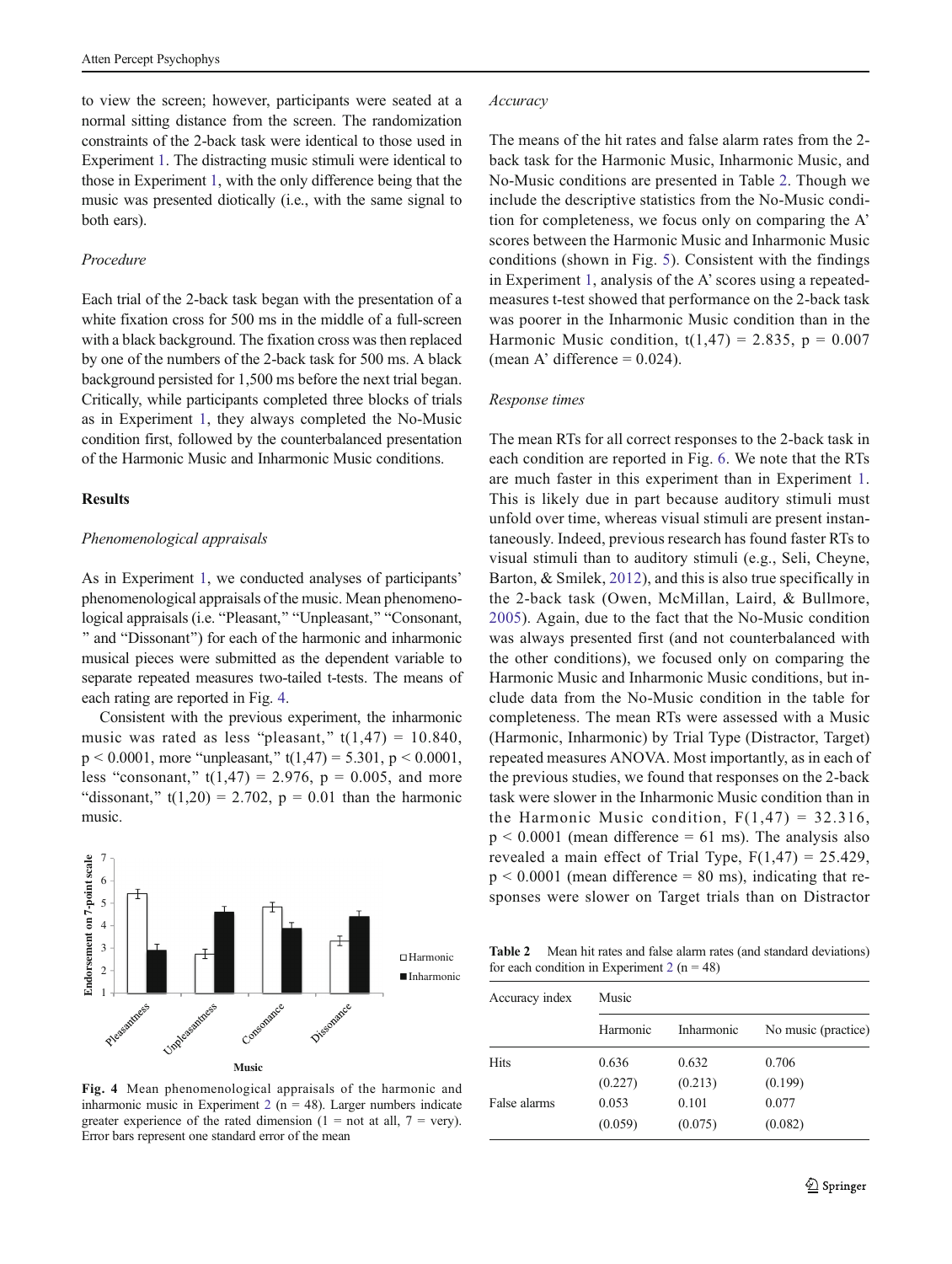<span id="page-9-0"></span>

Fig. 5 Mean sensitivity (A') for each condition in Experiment [2](#page-7-0) (n = 48). Error bars represent one standard error of the mean

trials. Interestingly, there was also a significant interaction between Music and Trial Type,  $F(1,47) = 4.647$ ,  $p = 0.036$ , indicating that the longer RTs observed on Target trials relative to Distractor trials were more pronounced in the Inharmonic Music condition than in the Harmonic Music condition. As this interaction was not of primary interest, we did not pursue it with further analyses.

# Summary and discussion

Consistent with Experiment [1](#page-3-0), we found in Experiment [2](#page-7-0) that performance on the primary cognitively demanding 2 back task was slower and less accurate when participants were exposed to inharmonic music than when they were exposed to harmonic music. Critically, we observed these results in a cross-modal paradigm that precluded any lowlevel sensory interference between the music and primary cognitive task. Our results strongly suggest that the dissonance elicited by inharmonic music is not only characterized by increased negative affect relative to consonant harmonic music, but that it also interferes with general cognitive performance to a greater extent than does consonant harmonic music.

## General discussion

The primary goal of the present research was to evaluate the possibility that dissonant music interferes with cognitive performance to a greater extent than does consonant music. We reasoned that if these differential interference effects are potentially rooted in affect, arousal, or sensory complexity, then they should occur in the absence of any response selection conflict (cf., Masataka & Perlovsky, [2013\)](#page-13-0) and might best be measured while participants are required to sustain cognitive processing of a difficult attentionally demanding task. In Experiment [1](#page-3-0) we employed an auditory 2-back task as the primary cognitively demanding task. The stimuli for the primary 2-back task were presented in one ear and the distracting to-be-ignored music was presented in the other ear. Participants' phenomenological appraisals of our novel musical stimuli confirmed that the inharmonic music was experienced as "dissonant" and "unpleasant," while the harmonic music was experienced as "consonant" and "pleasant." Consistent with our hypothesis, performance on the 2-back task was worse under simultaneous exposure to dissonant inharmonic music compared to simultaneous exposure to con-sonant harmonic music. In Experiment [2](#page-7-0), we again found that dissonant music produces greater cognitive interference than consonant music, even when the primary task was presented in the visual modality. This manipulation precluded any explanation of the interference effects in terms of low-level sensory interference between the primary task and the musical distractors. Interestingly, these interfering effects of inharmonic music seem to be due to spontaneous cognitive processing that eludes strategic control, as they arose despite repeated instructions to ignore the distracting music and to respond as quickly and accurately as possible to the primary 2-back task.

Our results extend previous findings in several ways. Our findings are consistent with those of Masataka and Perlovsky [\(2013\)](#page-13-0), who found that dissonant music led to slower and less accurate responses to incongruent Stroop trials than did



Fig. 6 Mean correct response times in milliseconds for each condition and trial type in Experiment [2](#page-7-0) (n = 48). Error bars represent one standard error of the mean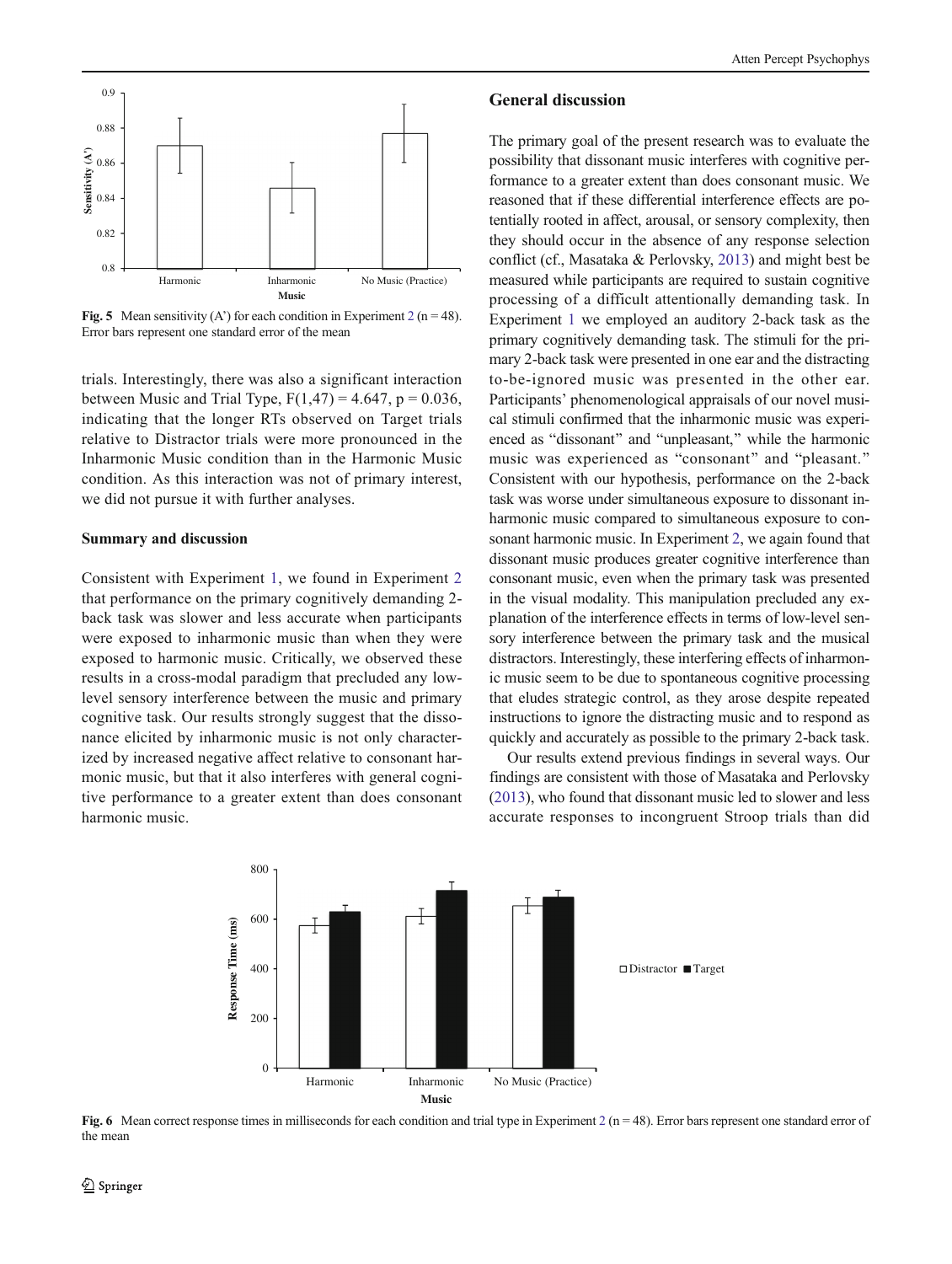consonant music. Unlike those of Masataka and Perlovsky [\(2013\)](#page-13-0), however, our results indicate that the interfering effects of dissonant music relative to consonant music can occur during more general cognitive processes, and specifically without response selection conflicts in the primary task as suggested by those authors. Accordingly, our results extend and broaden the empirical evidence in support of the notion that dissonance interferes with general cognitive performance to a greater extent than consonant music. Furthermore, our results contrast with those of Bodner, Gilboa, and Amir [\(2007\)](#page-12-0), who found that relative to consonant music, dissonant music improved performance on the cognitively demanding Letter Cancellation and Adjective Recall from a Story tasks. Importantly, our results are nevertheless consistent with Bodner et al.'s ([2007](#page-12-0)) general theoretical framework focused on the concept of arousal. Applying the authors' arousal model, one potential explanation of our results is that our dissonant musical stimulus heightened participants' level of arousal beyond that which optimally facilitates cognitive performance, whereas our consonant musical stimulus elicited arousal levels that allowed for better task performance.

In the Introduction we noted several other reasons why one might broadly expect dissonant music to interfere with cognitive performance to a greater extent than consonant music. Given our findings and the methodological details of the present experiments, we can now discuss each of these possibilities further. While at this point we cannot adjudicate between these accounts, we can comment on their respective utilities. Although Bodner, Gilboa, and Amir's ([2007\)](#page-12-0) arousal account does sufficiently explain the behavioral performance in our present study, it lacks specificity of the cognitive mechanisms at play and does not make specific predictions about particular levels of arousal that might lead to interfering effects in a given task or situation. Thus, the arousal account is limited in both its explanatory specificity and its predictive capability. The negative affect account exhibits the same limitations, as it has been associated with both cognitive impairments and enhancements, and also lacks a clear mechanistic interface with cognitive processing. Another possible explanation noted in our Introduction was a potentially higher prevalence of "salient state changes" within dissonant music compared to consonant music (cf., Schlittmeier et al., [2012](#page-13-0); Schlittmeier, Hellbrück & Klatte, [2008\)](#page-13-0). While this account might explain the interfering effects of some dissonant musical stimuli, specifically those containing salient, sporadic inharmonic intervals, it is perhaps less useful in explaining the results reported here. This is because our dissonant stimulus was comprised almost entirely of inharmonic intervals, resulting in a perception of dissonance that was sustained throughout the entire composition and precluding any given dissonant moment from being experienced as particularly salient. Thus, as the consonant

stimulus used here was sparse in its salient state changes as a result of its uniform harmonicity, so too might its dissonant counterpart be considered sparse in its salient state changes as a result of its uniform inharmonicity.

Perhaps the most empirically tenable framework going forward is one that makes predictions about the differential cognitive demands that might be imposed by dissonant and consonant music. We suggest that inharmonic music might interfere with cognitive performance to a greater extent than harmonic music because its particular milieu of psychophysical properties requires greater cognitive processing than that of harmonic music. Specifically, we suggest that the cognitive responses to inharmonic music indicate an underlying conflict in auditory perception that is not presented by harmonic music. To nest our discussion within the pre-existing literature we will relate the following speculation to the well-established principles of auditory scene analysis (ASA; Bregman, [1990](#page-12-0)). ASA describes a series of parametric analyses conducted on incoming auditory stimulation by the brain. The primary function of these analyses is to form a veridical percept of the physical world. As in visual perception, the output of a given analysis consists of an interpretation about the number and types of objects in the surrounding environment (Bregman, [1990\)](#page-12-0). Together, these analyses produce streams of the sounding objects that belong together in auditory perception.

One of these analyses concerns the harmonicity of the stimulus: harmonic frequency content will coalesce (fuse) within a single stream of the auditory percept, biasing the interpretation towards a single unified sound source. In contrast, inharmonic stimulation will diverge (segregate) into different streams within the percept, producing an interpretation of multiple, disparate sound sources (e.g., Moore, Glasberg, & Peters, [1986\)](#page-13-0). Another analysis concerns the incident location of the stimulus: frequency content originating from a unified location will fuse within the percept as a single stream while frequency content originating from disparate spatial locations will segregate into independent streams of a multi-source percept (e.g., Cusack, Decks, Aikman, & Carlyon, [2004\)](#page-12-0). The same is true of the onset and offset envelopes of various frequency components: those frequencies with simultaneous temporal onsets and offsets will be fused in perception while those of temporally displaced envelopes will be segregated in perception (e.g., Chalikia & Bregman, [1989](#page-12-0)). Lastly, timbral analysis produces strong streaming biases: stable (unchanging) timbres fuse within perception and deviant (changing) timbres are segregated in perception (e.g., Culling & Darwin, [1993\)](#page-12-0).

In most auditory environments, the perceptual bias derived from one stimulus parameter is compatible with that of the other parameters. For example, inharmonic stimuli generally arise from disparate spatial locations with asynchronous onset and offset envelopes and deviant or changing timbres. Indeed,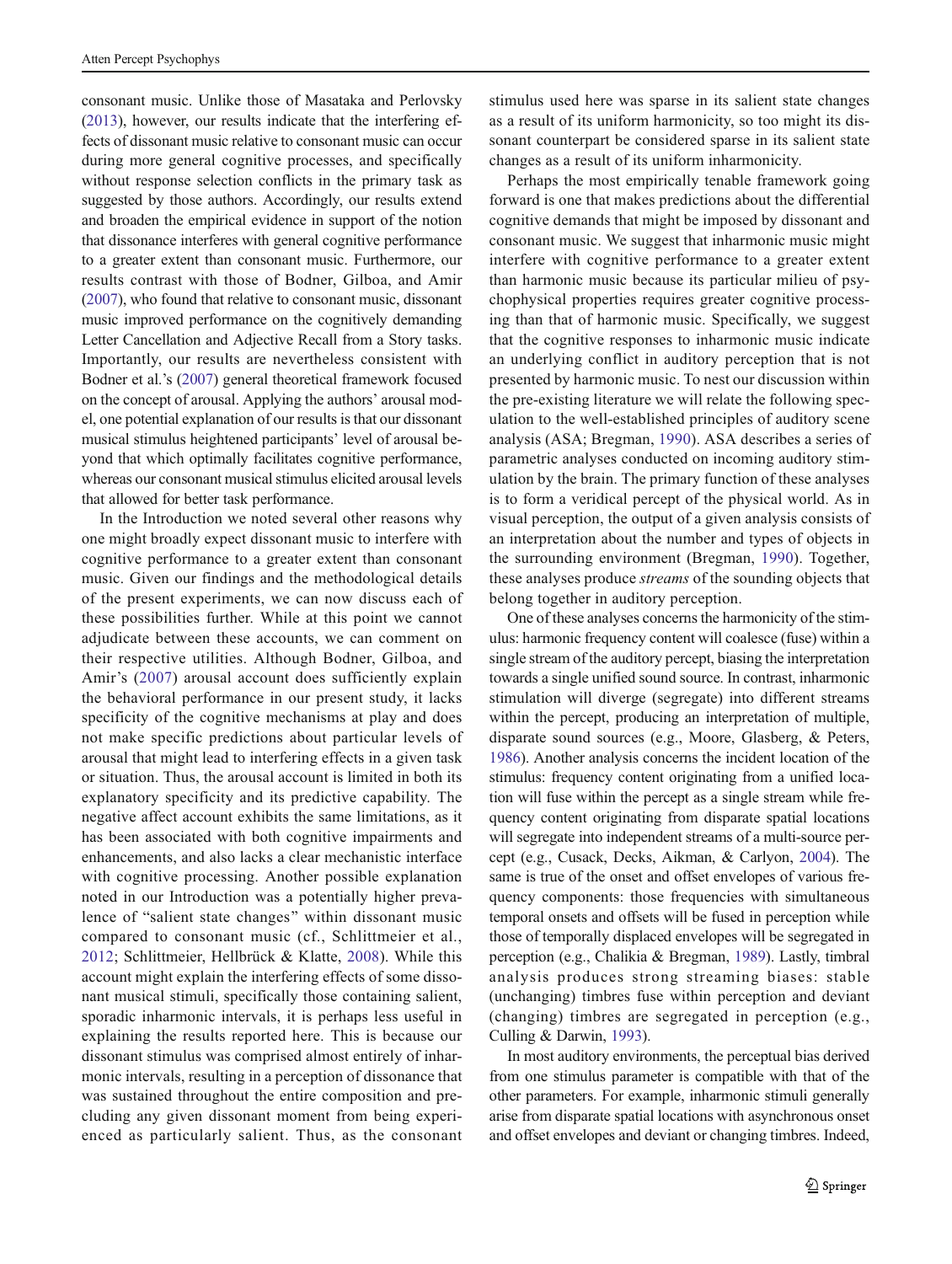the brain is quite adept at parsing complex acoustic environments into multi-source percepts, so it is unlikely that such a common, essential procedure should produce the cognitive loads the listener experiences when exposed to inharmonic, dissonant music. Instead, we suggest that dissonant music produces a particularly auditory scene that the brain is illequipped to interpret. We can gain insight into this peculiarity by considering the acoustic inharmonicity of dissonant music with respect to the music's other acoustic parameters. In contrast to the usual coincidence of inharmonicity with disparate spatial locations, asynchronous temporal information, and deviant timbres, the inharmonicity of dissonant music is accompanied by unified spatial location, simultaneous event onsets and offsets (on the level of notes, rhythms, and beats), and a uniform timbre—all indicative of an alternative, single sound source interpretation. Now the brain is left with a perceptual dilemma: is the incoming stimulation coming from one unified sound source, or multiple sound sources? And if it is indeed multiple sources, how many are there, and why do they seem so coincident on so many dimensions? It is this incompatibility between the inferences derived from multiple ASA parameters that might underlie the cognitive resource demands of inharmonic music. Multiple simultaneous but incompatible inferences about the physical environment should naturally be expected to garner significant cognitive processing, even at an expense to performance in concurrent primary tasks.

One advantage of the foregoing account is that it provides a deeper understanding of how the acoustic complexity of inharmonic music might influence performance on concurrent tasks while remaining consistent with research that emphasizes the influence of prior musical experience (i.e., expertise) on consonance and dissonance appraisals. Our account leaves room for the role of musical experience because prior experience and expertise with a class of stimuli is known to reduce the amount of cognitive resources required to process the stimuli (Wiesmann & Ishai, [2011](#page-13-0)). Accordingly, one might expect that prior experience and expertise with inharmonic music might reduce the cognitive resource demands imposed by inharmonic stimuli. Indeed, inharmonicity is embraced as an essential component of the preferred musical aesthetic by listeners of many non-Western (Vassilakis, [2005](#page-13-0)) and tonally complex Western genres (e.g., jazz; Dibben, [1999\)](#page-12-0) where such tonalities are prevalent. Similarly, this account also leaves room for the possibility that, under specific conditions, harmonic music might interfere with performance of ongoing tasks. For instance, locally harmonic chords (e.g., major chords) are experienced as dissonant when they interrupt musical passages of a separate key (Bigand, Parncutt, & Lerdahl, [1996\)](#page-12-0). In doing so, they violate the listener's expectations of the musical passage produced by the prevalent tonality of the auditory percept. According to our account, this violation is akin to that introduced by locally inharmonic chords, in that

the locally harmonic chord contains frequency content that is incompatible with the global musical passage (auditory stream) and generates an unstable auditory percept, which in turn leads to greater processing demands. Work by McLachlan, Marco, Light, and Wilson ([2013\)](#page-13-0) corroborates this interpretation, arguing that dissonance arises from the cognitive incongruity between perceived and expected (long-term memory) templates of common chords.

Lastly, this interpretation is readily compatible with research conducted on the irrelevant sound effect. Of particular relevance is the finding by Jones, Alford, Bridges, and Macken ([1999](#page-13-0)) that irrelevant sounds with segregated inharmonic components are less distracting than those with fused inharmonic components. The authors found that distractors containing tones deviant in both pitch and timbre were less distracting than those containing tones that deviated in either pitch or timbre. Furthermore, the authors found that the former stimuli were no more distracting than a monotonous distractor that did not contain any tone deviants (Jones et al., [1999](#page-13-0)). Interpreting their results, the authors suggested, "Perhaps the key to understanding these contrary effects lies in an understanding of the modulating influence of auditory stream formation and its consequences for seriation," (i.e., the encoding of a particular auditory stream), concluding in essence that when a tone is deviant in two parameters it is most easily streamed as a separate auditory object that does not interfere with the seriation of either the primary or distracting events. Consistent with our discussion, then, is the conclusion that the heightened distractibility of dissonant music relative to consonant music may be related to a perceptual dilemma instantiated by the unlikely but tenacious fusion of inharmonic frequency components within a single auditory stream.

# Conclusion

While the available data do not allow us to precisely elucidate all of the links among acoustic harmonicity, cognitive resource demands, and consonance-dissonance, the present findings provide an important piece to the puzzle. We provide novel evidence that dissonant music interferes with cognitive performance to a greater extent than consonant music on a generally demanding cognitive task that does not entail response selection conflict. This evidence strongly suggests that dissonant music produces a general cognitive interference which is greater than that produced by consonant music. Lastly, in interpreting our results we described a potential mechanism rooted in the principles of auditory scene analysis that we believe generates testable predictions about listeners' differential cognitive responses to consonant and dissonant music that could inspire future empirical research.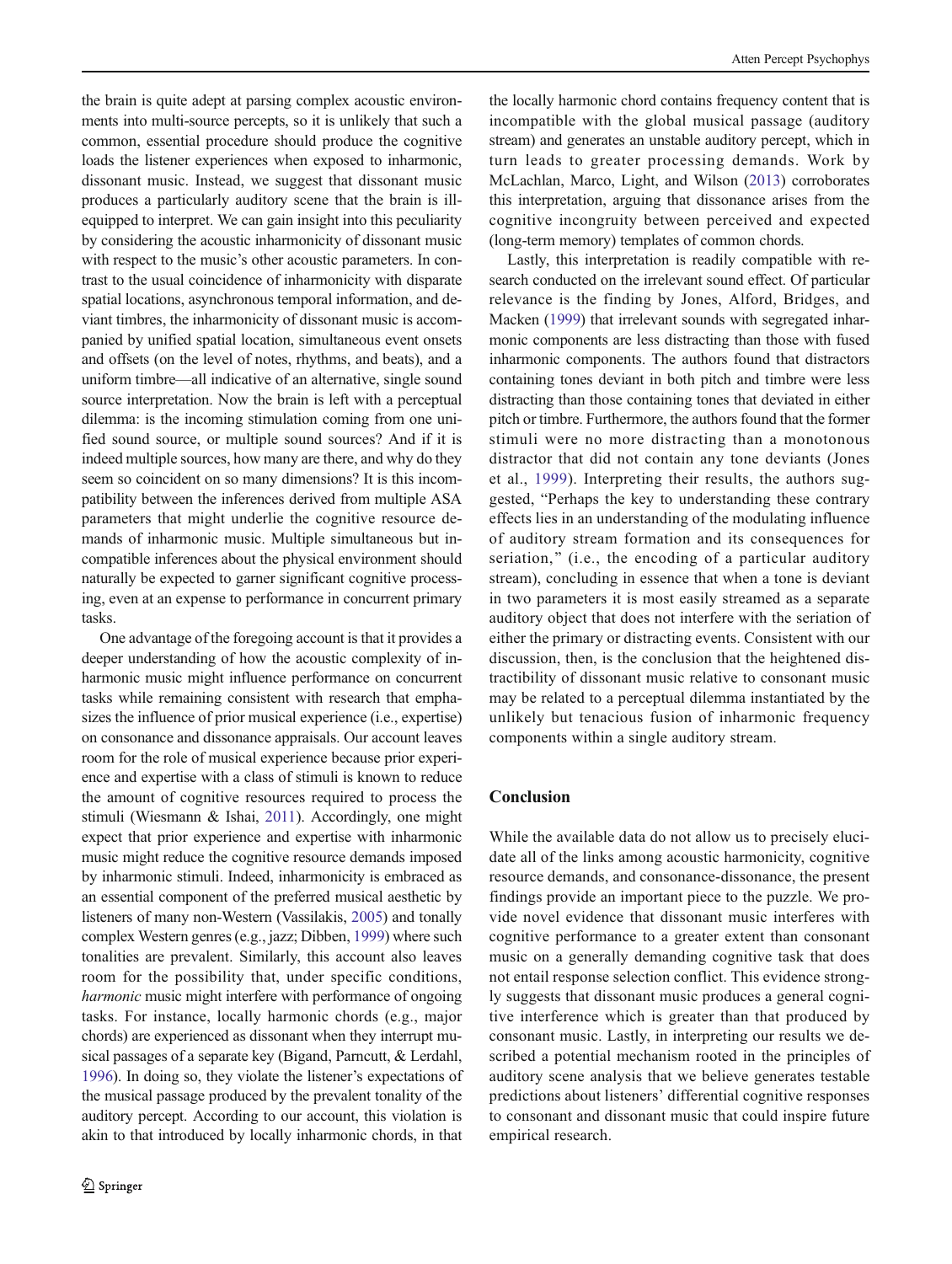<span id="page-12-0"></span>Author note This research was supported by a Natural Sciences and Engineering Research Council of Canada (NSERC) discovery grant to DS.

The authors convey their appreciation for the data collection contributions of our research assistants Tracy Duncan, Jennifer Chandrabose, Laura Obdeyn, and Katherine Patricia Paus, without whom this project could not have materialized in such a timely fashion.

# Appendix

| <b>Table 3</b> I. Pitch ranges for each contrapuntal voice and the pitch |  |  |  |  |  |
|--------------------------------------------------------------------------|--|--|--|--|--|
| substitutions between harmonic and inharmonic pieces                     |  |  |  |  |  |

| Voice        | Frequency range | Pitch substitutions |                 |  |  |  |
|--------------|-----------------|---------------------|-----------------|--|--|--|
|              |                 | Harmonic            | Inharmonic      |  |  |  |
| $\mathbf{1}$ | $F0 - A2$       | C1                  | C#1             |  |  |  |
|              |                 | F1                  | F#1             |  |  |  |
| 2            | $E1 - C3$       | E <sub>2</sub>      | Eb <sub>2</sub> |  |  |  |
|              |                 | A <sub>3</sub>      | Ab <sub>3</sub> |  |  |  |
| 3            | $F2 - G4$       | A3                  | Ab <sub>3</sub> |  |  |  |
|              |                 | C <sub>3</sub>      | C#3             |  |  |  |
|              |                 | E3                  | Eb <sub>3</sub> |  |  |  |
|              |                 | C4                  | C#4             |  |  |  |
|              |                 | E4                  | Eb <sub>4</sub> |  |  |  |
|              |                 | G <sub>4</sub>      | Gb <sub>4</sub> |  |  |  |
| 4            | $C3 - G5$       | F3                  | F#3             |  |  |  |
|              |                 | G <sub>3</sub>      | G#3             |  |  |  |
| 5            | $C4 - F5$       | C4                  | C#4             |  |  |  |
|              |                 | E4                  | Eb <sub>4</sub> |  |  |  |
|              |                 | A5                  | Ab5             |  |  |  |
|              |                 | B <sub>5</sub>      | Bb5             |  |  |  |
|              |                 | C <sub>5</sub>      | C#5             |  |  |  |
| 6            | $G4 - E6$       | No substitutions    |                 |  |  |  |

## References

- Banbury, S. P., Macken, W. J., Tremblay, S., & Jones, D. M. (2001). Auditory distraction and short-term memory: Phenomena and practical implications. Human Factors: The Journal of the Human Factors and Ergonomics Society, 43(1), 12–29.
- Bidelman, G. M., & Heinz, M. G. (2011). Auditory-nerve responses predict pitch attributes related to musical consonance-dissonance for normal and impaired hearing. The Journal of the Acoustical Society of America, 130(3), 1488-1502.
- Bigand, E., & Parncutt, R. (1999). Perceiving musical tension in long chord sequences. Psychological Research, 62(4), 237–254.
- Bigand, E., Parncutt, R., & Lerdahl, F. (1996). Perception of musical tension in short chord sequences: The influence of harmonic function, sensory dissonance, horizontal motion, and musical training. Perception & Psychophysics, 58(1), 125–141.
- Blood, A. J., Zatorre, R. J., Bermudez, P., & Evans, A. C. (1999). Emotional responses to pleasant and unpleasant music correlate with activity in paralimbic brain regions. Nature Neuroscience, 2(4), 382–387.
- Bodner, E., Gilboa, A., & Amir, D. (2007). The unexpected side-effects of dissonance. Psychology of Music, 35(2), 286–305.
- Bregman, A. S. (1990). Auditory scene analysis: The perceptual organization of sound. Cambridge, MA: MIT Press.
- Cazden, N. (1980). The definition of consonance and dissonance. International Review of the Aesthetics and Sociology of Music, 123–168.
- Chalikia, M. H., & Bregman, A. S. (1989). The perceptual segregation of simultaneous auditory signals: Pulse train segregation and vowel segregation. Perception & Psychophysics, 46(5), 487-496.
- Cook, N. D., & Fujisawa, T. X. (2006). The psychophysics of harmony perception: Harmony is a three-tone phenomenon. Empirical Musicology Review, 1(2), 106–126.
- Costa, M., Bitti, P. E. R., & Bonfiglioli, L. (2000). Psychological connotations of harmonic musical intervals. Psychology of Music, 28(1),  $4 - 22$
- Crump, M. J., Gong, Z., & Milliken, B. (2006). The context-specific proportion congruent Stroop effect: Location as a contextual cue. Psychonomic Bulletin & Review, 13(2), 316–321.
- Culling, J. F., & Darwin, C. J. (1993). The role of timbre in the segregation of simultaneous voices with intersecting F0 contours. Perception & Psychophysics, 54(3), 303–309.
- Cusack, R., Decks, J., Aikman, G., & Carlyon, R. P. (2004). Effects of location, frequency region, and time course of selective attention on auditory scene analysis. Journal of Experimental Psychology: Human Perception and Performance, 30(4), 643.
- Dibben, N. (1999). The perception of structural stability in atonal music: The influence of salience, stability, horizontal motion, pitch commonality, and dissonance. Music Perception, 265–294.
- Dreisbach, G., & Goschke, T. (2004). How positive affect modulates cognitive control: Reduced perseveration at the cost of increased distractibility. Journal of Experimental Psychology: Learning, Memory, and Cognition, 30(2), 343.
- Easterbrook, J. A. (1959). The effect of emotion on cue utilization and the organization of behavior. Psychological Review, 66(3), 183.
- Eastwood, J. D., Smilek, D., & Merikle, P. M. (2003). Negative facial expression captures attention and disrupts performance. Perception & Psychophysics, 65(3), 352–358.
- Ellermeier, W., & Zimmer, K. (2014). The psychoacoustics of the irrelevant sound effect. Acoustical Science and Technology, 35(1), 10–16.
- Eriksen, B. A., & Eriksen, C. W. (1974). Effects of noise letters upon the identification of a target letter in a nonsearch task. Perception & Psychophysics, 16(1), 143–149.
- Farndale, N. (2010, November 23). Quincy Jones interview. Retrieved December 17, 2014, from [http://www.telegraph.co.uk/culture/](http://www.telegraph.co.uk/culture/music/rockandpopfeatures/8146333/Quincy-Jones-interview.html) [music/rockandpopfeatures/8146333/Quincy-Jones-interview.html](http://www.telegraph.co.uk/culture/music/rockandpopfeatures/8146333/Quincy-Jones-interview.html)
- Fenske, M. J., & Eastwood, J. D. (2003). Modulation of focused attention by faces expressing emotion: Evidence from flanker tasks. Emotion, 3(4), 327.
- Fritz, T., Jentschke, S., Gosselin, N., Sammler, D., Peretz, I., Turner, R., Friederici, A.D., & Koelsch, S. (2009). Universal recognition of three basic emotions in music. Current Biology, 19(7), 573–576.
- Helmholtz, H. L. F. von (1863). die Lehre von den Tonempfindungen. Friedrich Vieweg und Soyhn.
- Hevner, K. (1935). Expression in music: A discussion of experimental studies and theories. Psychological Review, 42(2), 186.
- Hevner, K. (1937). The affective value of pitch and tempo in music. The American Journal of Psychology, 621–630.
- Hughes, R., & Jones, D. M. (2001). The intrusiveness of sound: Laboratory findings and their implications for noise abatement. Noise and Health, 4(13), 51.
- Huron, D. (1994). Interval-class content in equally tempered pitch-class sets: Common scales exhibit optimum tonal consonance. Music Perception, 289–305.
- Hutchinson, W., & Knopoff, L. (1978). The acoustic component of Western consonance. Journal of New Music Research, 7(1), 1–29.